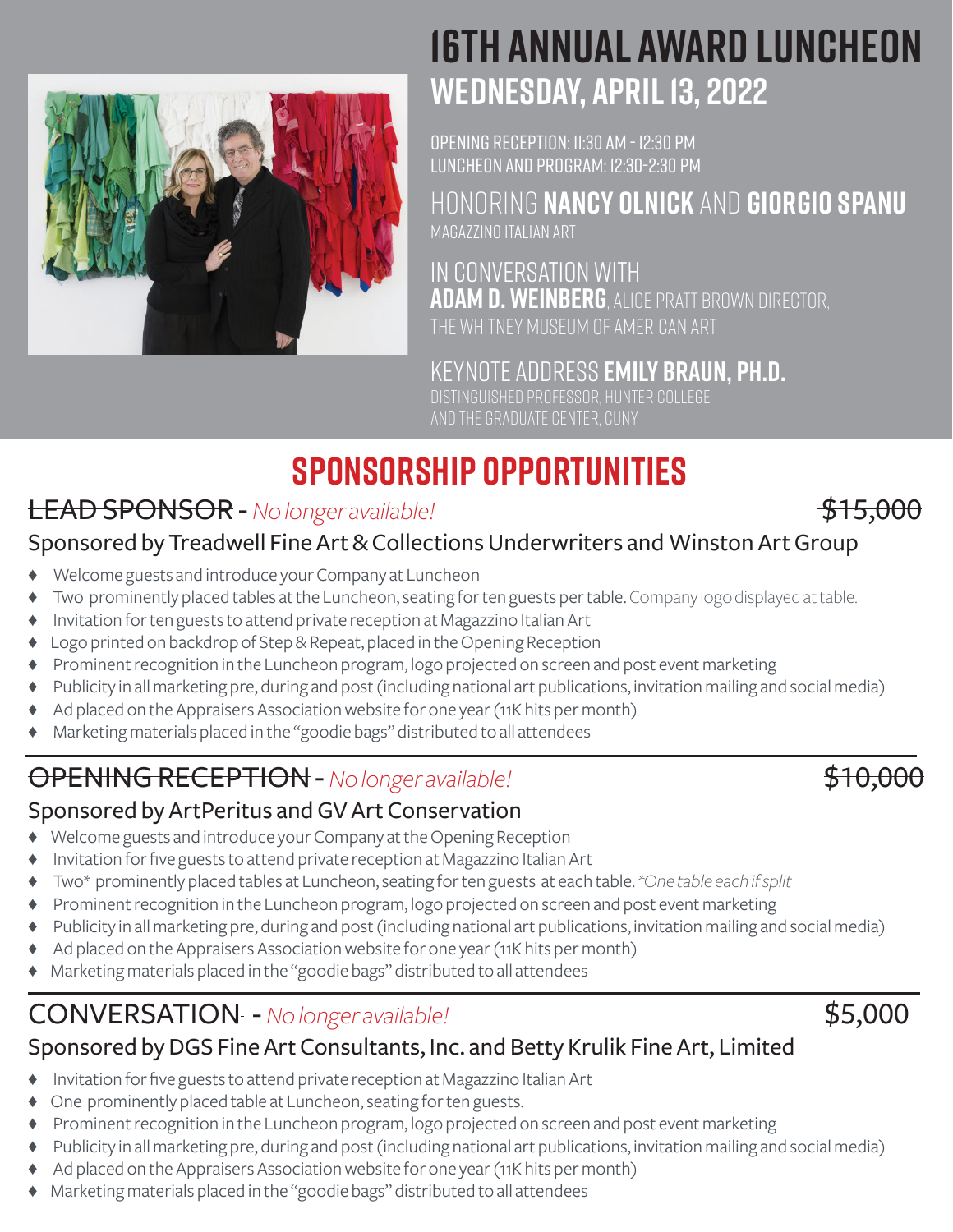## 16TH ANNUAL AWARD LUNCHEON HONORING **NANCY OLNICK** AND **GIORGIO SPANU**, MAGAZZINO ITALIAN ART

## **NAMED AWARD -** *No longer available!*  $$6,000$

#### Sponsored by Emigrant Bank Fine Art Finance

- Named Award: "Company Name" Award for Excellence in the Arts
- One prominently placed table at the Luncheon, seating for ten guests
- Ten guests to attend the Opening Reception
- ♦ Invitation for five guests to attend private reception at Magazzino Italian Art
- ♦ Company Name prominently placed at the table
- ♦ Prominent recognition in the Luncheon program, logo projected on screen and post event marketing
- ♦ Publicity in all marketing pre, during and post (including national art publications, invitation mailing and social media)
- ♦ Ad placed on the Appraisers Association website for one year (11K hits per month)
- ♦ Marketing materials placed in the "goodie bags" distributed to all attendees

# KEYNOTE: EMILY BRAUN, PH.D. - *No longer available!* \$5,000

### Sponsored by Heritage Auctions

- ♦ One prominently placed table at the Luncheon, seating 10 guests
- ♦ Ten guests to attend the Opening Reception
- Invitation for five guests to attend private reception at Magazzino Italian Art
- ♦ Company Name prominently placed at the table
- Special recognition from the lectern during the Luncheon program
- ♦ Prominent recognition in the Luncheon program, logo projected on screen and post event marketing
- ♦ Publicity in all marketing pre, during and post (including national art publications, invitation mailing and social media)
- ♦ Ad placed on the Appraisers Association website for one year (11K hits per month)
- ♦ Marketing materials placed in the "goodie bags" distributed to all attendees

## TOTE BAG - *No longer available!* And the set of the set of the set of the set of the set of the set of the set of the set of the set of the set of the set of the set of the set of the set of the set of the set of the set

#### Sponsored by Roland NY - Auctioneers & Appraisers

- ♦ 1-Color Logo printed on the outside of approximately 14 inch canvas tote bag provided to all attendees
- ♦ Tickets for four to attend the Opening Reception and Luncheon
- ♦ Prominent recognition in the Luncheon program, logo projected on screen and post event marketing
- ♦ Publicity in all marketing pre, during and post (including national art publications, invitation mailing and social media)
- ♦ Ad placed on the Appraisers Association website for one year (11K hits per month)
- ♦ Marketing materials placed in the "goodie bags" distributed to all attendees

## TABLE - *As of 3/2022, 4 Tables Available!* \$4,000

- ♦ One prominently placed table at the Luncheon, seating for ten guests
- ♦ Ten guests to attend the Reception
- ♦ Company Name prominently placed at the table
- ♦ Recognition in the Luncheon program, logo projected on screen and post event marketing
- $\blacklozenge$  Ad placed on the Appraisers Association website for one year (11K hits per month)
- ♦ Marketing materials placed in the "goodie bags" distributed to all attendees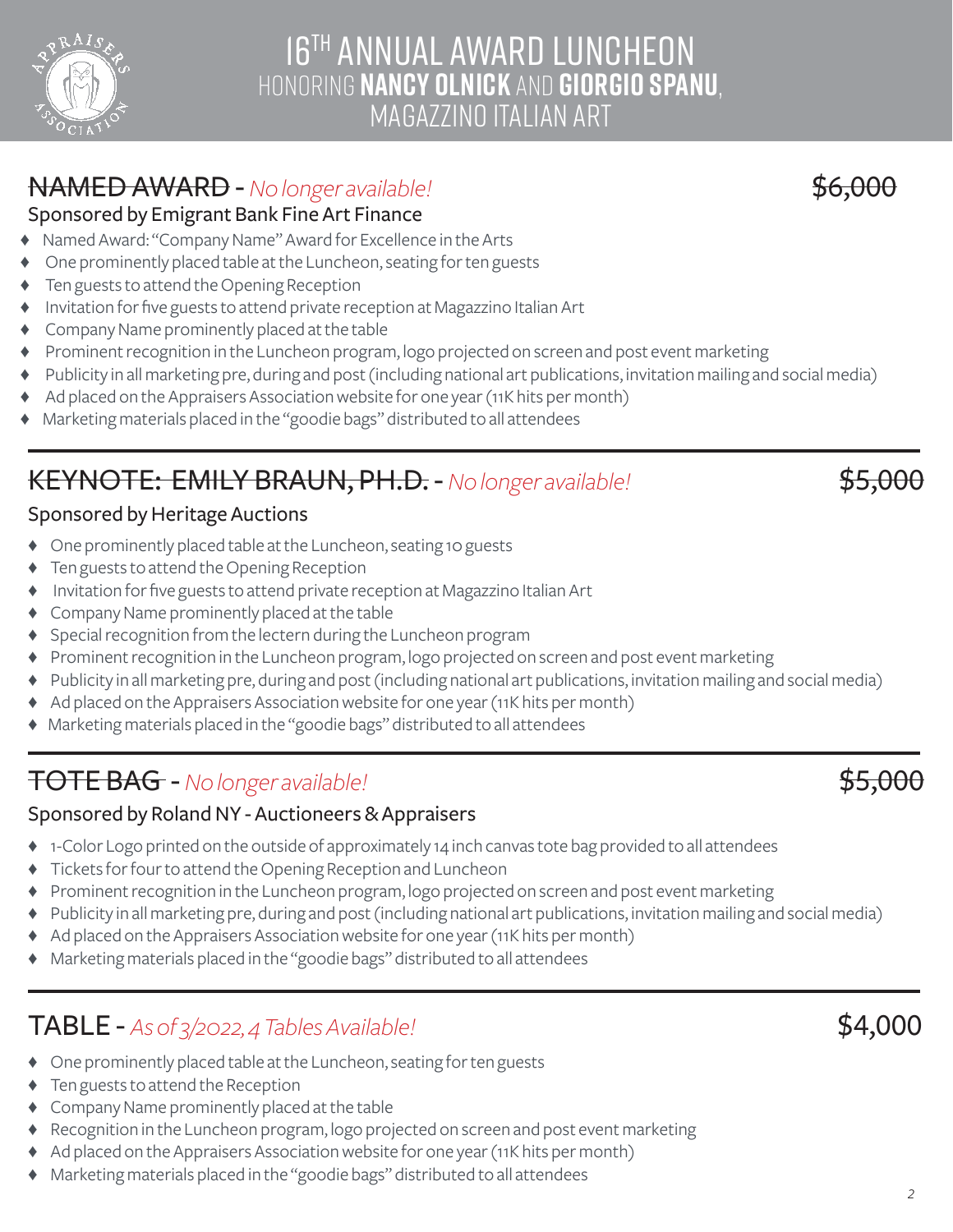

## 16TH ANNUAL AWARD LUNCHEON HONORING **NANCY OLNICK** AND **GIORGIO SPANU**, MAGAZZINO ITALIAN ART

## STREAMING \$3,500

- ♦ Increase your exposure by connecting with attendees live and virtual with a high-quality video delivery stream.
- ♦ Logo displayed front and center throughout the live-stream event!
- 30 second company-provided promotional video streamed
- Tickets for two to attend the Reception and Luncheon
- Recognition in the Luncheon program, logo projected on screen and post event marketing
- Ad placed on the Appraisers Association website for one year (11K hits per month)
- ♦ Marketing materials placed in the "goodie bags" distributed to all attendees

# CENTERPIECE- No longer available! **All and State and State and State and State and State and State and State and State and State and State and State and State and State and State and State and State and State and State and**

### Sponsored by Gagosian Art Advisory

- ♦ Logo printed on a unique, thematic item placed on tables and throughout the Luncheon
- ♦ Tickets for two to attend the Reception and Luncheon
- ♦ Recognition in the Luncheon program, logo projected on screen and post event marketing
- ♦ Ad placed on the Appraisers Association website for one year (11K hits per month)
- ♦ Marketing materials placed in the "goodie bags" distributed to all attendee

# BENEFACTOR (UNLIMITED) \$2,500

- ♦ Tickets for two to attend the Reception and Luncheon
- ♦ Recognition in the Luncheon program, logo projected on screen and post event marketing
- ♦ Ad placed on the Appraisers Association website for one year (11K hits per month)
- ♦ Marketing materials placed in the "goodie bags" distributed to all attendees

# PATRON (UNLIMITED) \$1,500

- ♦ Tickets for two to attend the Reception and Luncheon
- Recognition in the Luncheon program, logo projected on screen
- Marketing materials placed in the "goodie bags" distributed to all attendees

# DIGITAL JOURNAL (UNLIMITED) \$750

- ♦ A digital journal plays on large screens throughout the event, strategically placed for visibility in the room
- ♦ Ads play with frequency and are seen repeatedly throughout the event
- ♦ The digital journal will be posted on our website with live links to your site for the entire year following the event
- ♦ Publicity in all marketing pre, during and post (including recognition in invitation, website, and social media)
- ♦ Specification for ad: Widescreen, 16:9
- *\* Please note this opportunity does not include a ticket to the luncheon.*

# SPONSOR SEAT (UNLIMITED) \$500

- ♦ Ticket for one to attend the Reception and Luncheon
- Recognition in the Luncheon program, logo projected on screen